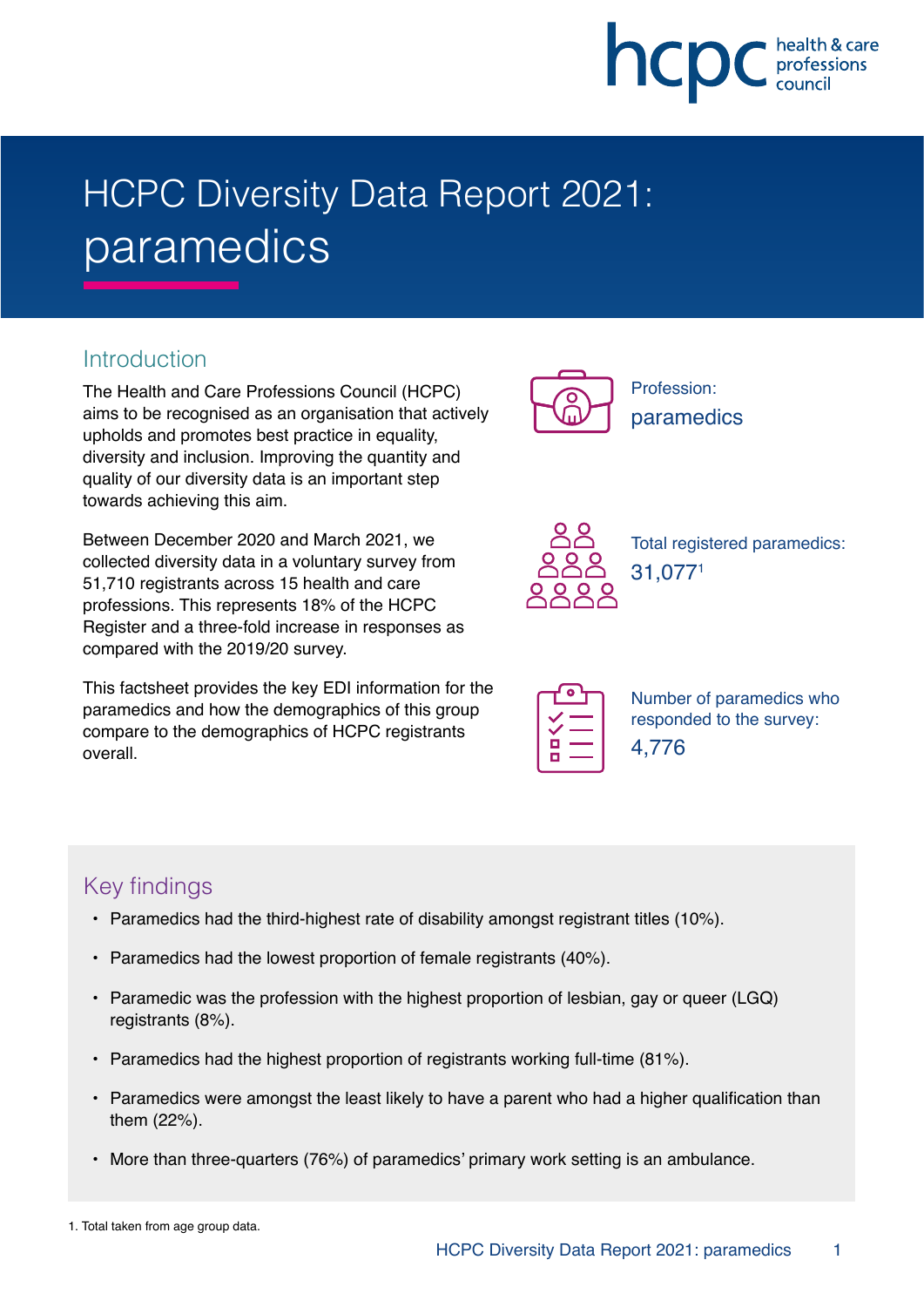# Paramedics - Key findings

**76%** No



**76%**

 Work setting is an ambulance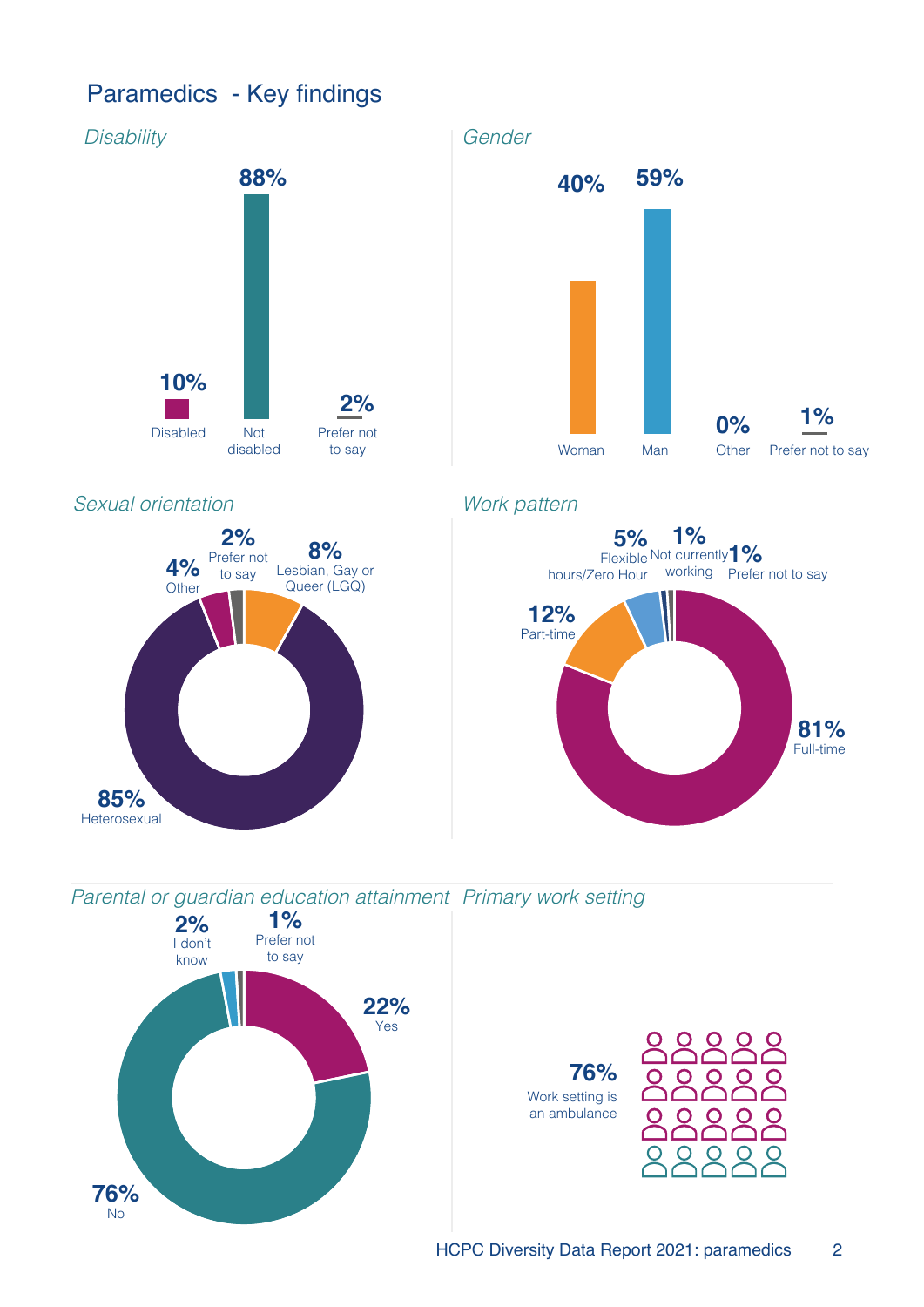### Age

#### Count and proportion of respondents by age group:

|                    | Under 25 |      |        | <b>25-34 years</b> |        | <b>35-44 years</b> |        | <b>45-54 years</b> |        | <b>55-64 years</b> |       | 65 and<br>over | Average<br>age |
|--------------------|----------|------|--------|--------------------|--------|--------------------|--------|--------------------|--------|--------------------|-------|----------------|----------------|
|                    | Count    | $\%$ | Count  | $\%$               | Count  | $\frac{0}{0}$      | Count  | $\%$               | Count  | $\%$               | Count | $\%$           |                |
| <b>Paramedics</b>  | 1.812    | 6    | 8.544  | 27                 | 7,799  | 25                 | 8.416  | 27                 | 4.115  | 13                 | 391   | 1              | 41             |
| All<br>professions | 11,853   | 4    | 78.796 | 27                 | 84.390 | 29                 | 65.492 | 23                 | 40.694 | 14                 | 7.956 | 3              | 42             |

#### **Disability**

Count and proportion of respondents by disability:

|                   | <b>Disabled</b> |    | <b>Not disabled</b> |               | Prefer not to say      |   |  |
|-------------------|-----------------|----|---------------------|---------------|------------------------|---|--|
|                   | $\%$<br>Count   |    | Count               | $\frac{0}{0}$ | $\frac{0}{0}$<br>Count |   |  |
| <b>Paramedics</b> | 489             | 10 | 4,183               | 88            | 85                     | C |  |
| All professions   | 4,188           | 8  | 47,005              | 91            | 517                    |   |  |

#### **Ethnicity**

Count and proportion of respondents by ethnic origin:

|                    | <b>Asian</b> |                | <b>Black</b> |      |       | <b>Mixed</b>   |        | <b>White</b> |       | <b>Other</b> | <b>Prefer not to</b><br>say |      |
|--------------------|--------------|----------------|--------------|------|-------|----------------|--------|--------------|-------|--------------|-----------------------------|------|
|                    | Count        | $\frac{0}{0}$  | Count        | $\%$ | Count | $\%$           | Count  | $\%$         | Count | $\%$         | Count                       | $\%$ |
| <b>Paramedics</b>  | 87           | $\overline{c}$ | 46           | 1    | 87    | $\overline{c}$ | 4,433  | 93           | 42    | 1            | 62                          |      |
| All<br>professions | 3,993        | 8              | 2,368        | 5    | 1,246 | 2              | 42,755 | 83           | 894   | 2            | 461                         |      |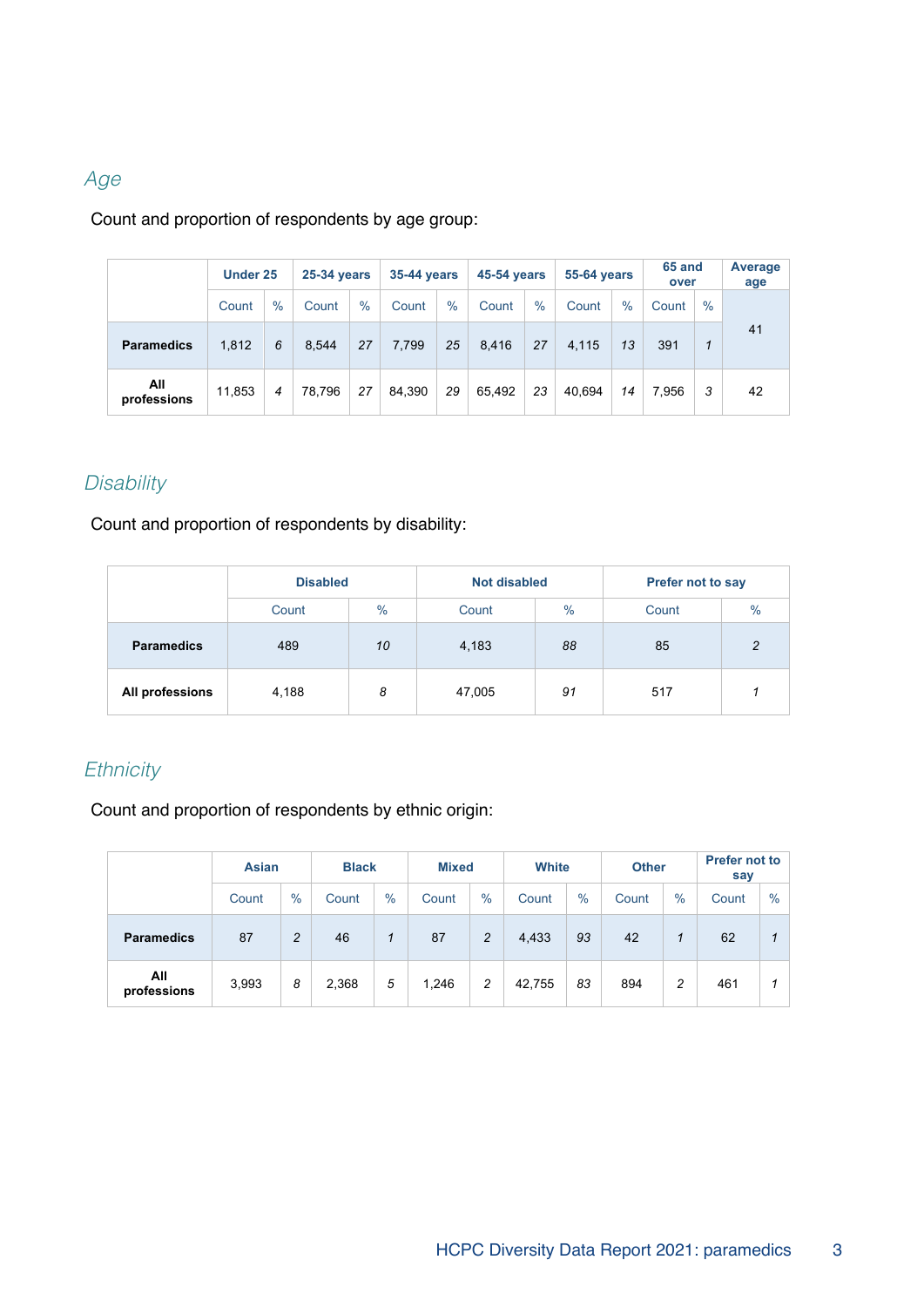#### Gender

Count and proportion of respondents by gender:

|                   | <b>Woman</b> |      | <b>Man</b>   |      | <b>Other</b> |      | Prefer not to say |      |  |
|-------------------|--------------|------|--------------|------|--------------|------|-------------------|------|--|
|                   | <b>Count</b> | $\%$ | <b>Count</b> | $\%$ | <b>Count</b> | $\%$ | <b>Count</b>      | $\%$ |  |
| <b>Paramedics</b> | 1,896        | 40   | 2,803        | 59   | 21           | 0    | 37                | 1    |  |
| All professions   | 39,146       | 76   | 12,175       | 24   | 174          | 0    |                   | 0    |  |

Count and proportion of responses to "Do you consider yourself to fall under the protected characteristic of 'pregnancy & maternity', as per the Equality Act 2010?"

|                   | <b>Yes</b>    |   | <b>No</b> |               | <b>Prefer not to say</b> |               |  |
|-------------------|---------------|---|-----------|---------------|--------------------------|---------------|--|
|                   | $\%$<br>Count |   | Count     | $\frac{0}{0}$ | Count                    | $\frac{0}{0}$ |  |
| <b>Paramedics</b> | 135           | 3 | 4,558     | 96            | 64                       |               |  |
| All professions   | 3,098         | 6 | 48,088    | 93            | 529                      |               |  |

#### **Religion**

Count and proportion of respondents by religion or belief:

|                    | <b>Buddhist</b> | <b>Christian</b> | <b>Hindu</b> | <b>Jewish</b> | <b>Muslim</b> | <b>No</b><br>religion | <b>Other</b> | <b>Sikh</b> | <b>Spiritual</b> | <b>Prefer</b><br>not to<br>say |
|--------------------|-----------------|------------------|--------------|---------------|---------------|-----------------------|--------------|-------------|------------------|--------------------------------|
| <b>Paramedics</b>  | 1%              | 41%              | 0%           | 0%            | 1%            | 48%                   | 3%           | 0%          | 2%               | 3%                             |
| All<br>professions | 1%              | 44%              | 2%           | 1%            | 3%            | 39%                   | 3%           | 1%          | 4%               | 3%                             |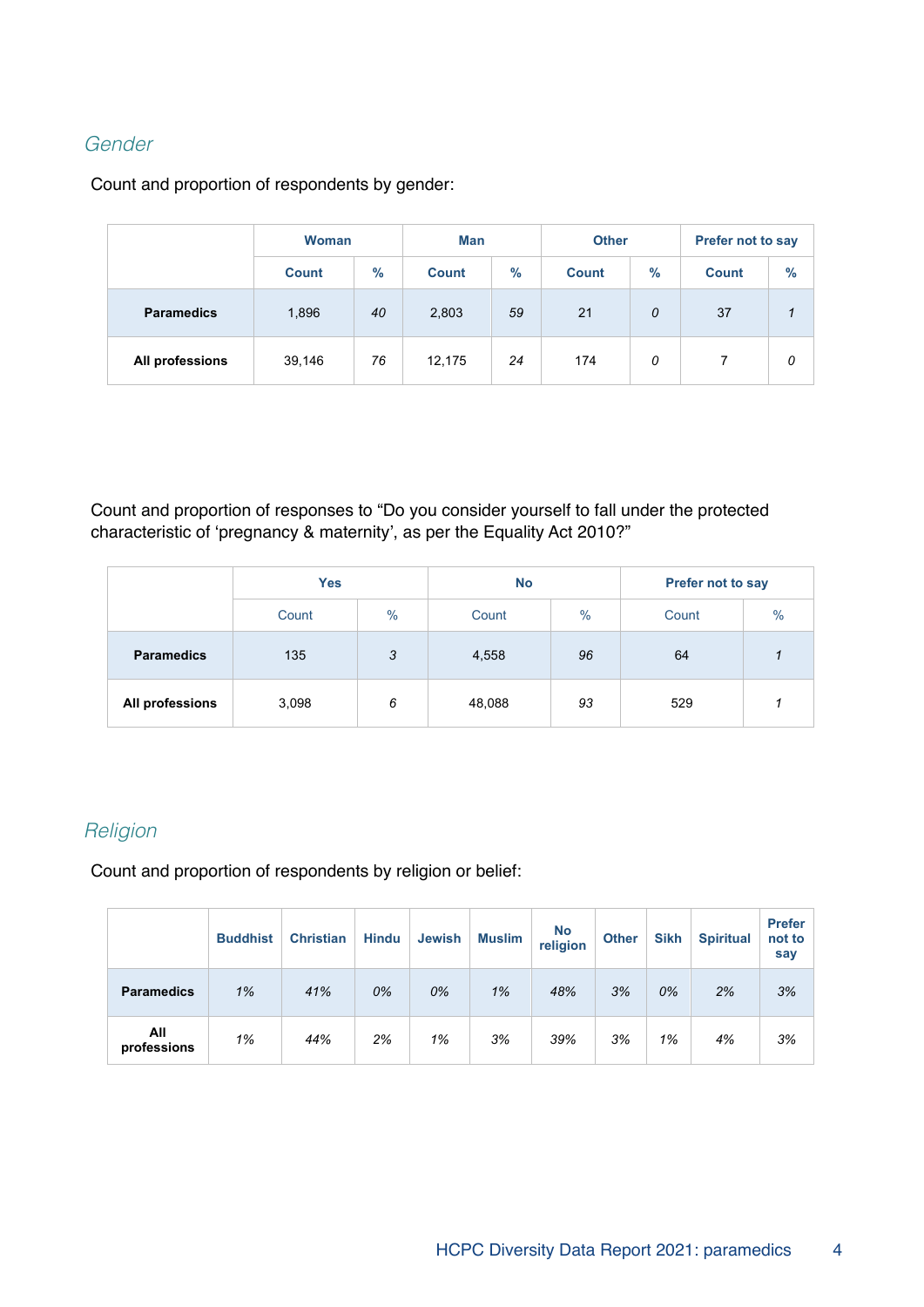#### Sexual orientation

#### Count and proportion of respondents by sexual orientation:

|                    | Lesbian, Gay or<br>Queer (LGQ) <sup>2</sup> |               | <b>Heterosexual</b> |               | <b>Other</b> |                | <b>Prefer not to say</b> |                |  |
|--------------------|---------------------------------------------|---------------|---------------------|---------------|--------------|----------------|--------------------------|----------------|--|
|                    | Count                                       | $\frac{0}{0}$ | Count               | $\frac{0}{0}$ | Count        | $\frac{0}{0}$  | Count                    | $\frac{0}{0}$  |  |
| <b>Paramedics</b>  | 404                                         | 8             | 4,060               | 85            | 207          | $\overline{4}$ | 86                       | $\mathfrak{p}$ |  |
| All<br>professions | 2,254                                       | 4             | 46,558              | 90            | 1,804        | 3              | 1,094                    | $\mathcal{P}$  |  |

#### Caring responsibilities

Count and proportion of respondents by caring responsibility:

|                   | <b>Yes</b> |               | <b>No</b> |      | <b>Prefer not to say</b> |      |  |
|-------------------|------------|---------------|-----------|------|--------------------------|------|--|
|                   | Count      | $\frac{0}{0}$ | Count     | $\%$ | Count                    | $\%$ |  |
| <b>Paramedics</b> | 1,464      | 31            | 3,231     | 68   | 62                       |      |  |
| All professions   | 18,351     | 35            | 32,746    | 63   | 617                      |      |  |

#### Country of work

Count and proportion of respondents by country of work:

|                   |        | <b>England</b> |       | <b>Northern Ireland</b> |       | <b>Scotland</b> | <b>Wales</b> |      | <b>Other</b> |               |
|-------------------|--------|----------------|-------|-------------------------|-------|-----------------|--------------|------|--------------|---------------|
|                   | Count  | $\%$           | Count | $\%$                    | Count | $\%$            | Count        | $\%$ | Count        | $\frac{0}{0}$ |
| <b>Paramedics</b> | 4,030  | 85             | 96    | $\overline{c}$          | 274   | 6               | 257          | 5    | 100          | $\mathcal{P}$ |
| All professions   | 42,169 | 82             | 1,348 | 3                       | 3,798 | 7               | 2,302        | 4    | 2,093        | 4             |

2. The term "LGQ" is used throughout the report to represent the categories: Gay Man, Gay woman/lesbian, Queer, and Prefer to self describe (where gay or queer or lesbian was indicated). This was used to ensure data remain unidentifiable, particularly where small cell counts were noted.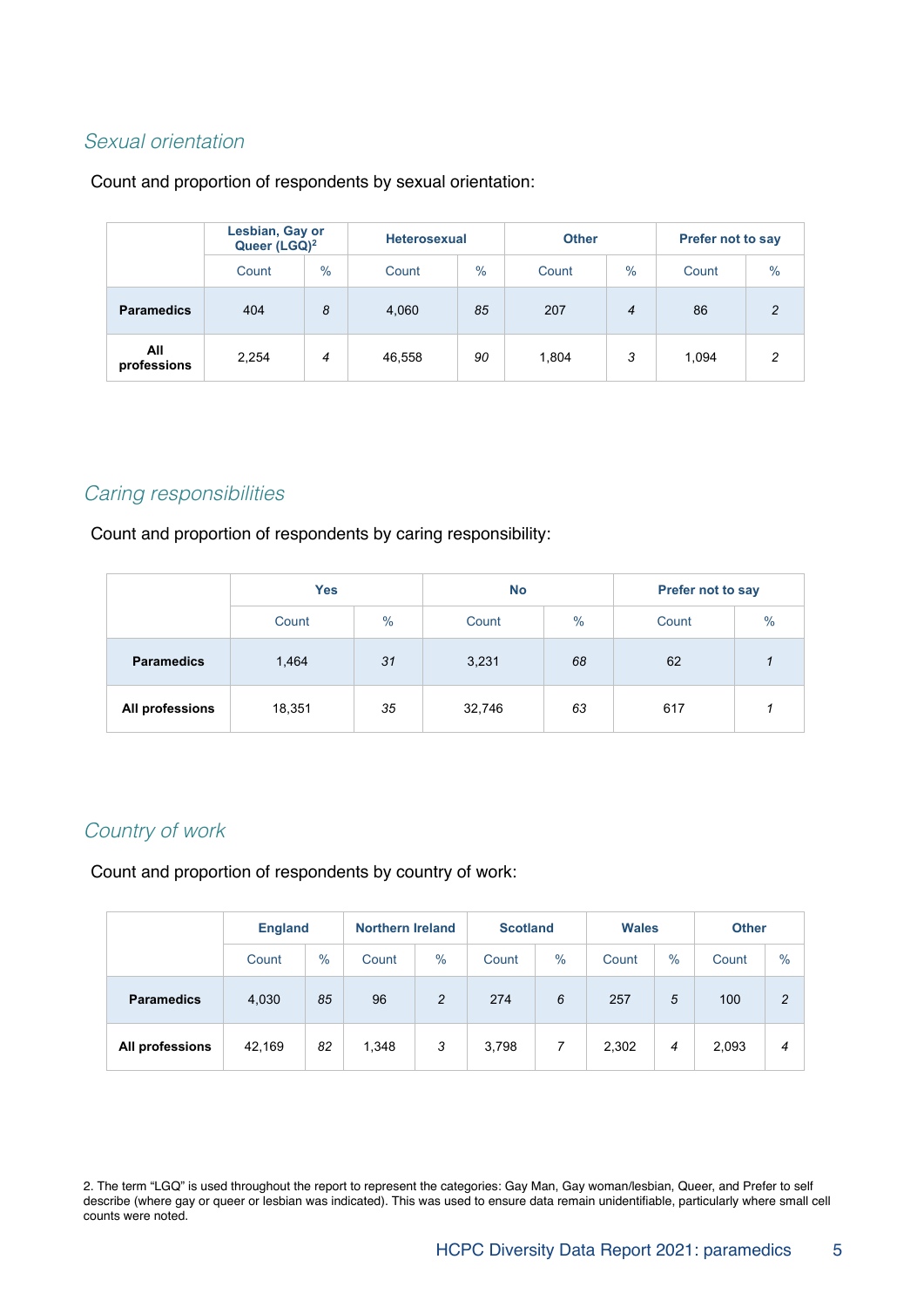#### Work setting

Proportion of respondents by primary work setting:

| <b>Work Setting</b>                                          | <b>Paramedics</b> | All<br>professions |
|--------------------------------------------------------------|-------------------|--------------------|
| Adult social care                                            | 0%                | 2%                 |
| <b>Community service</b>                                     | 1%                | 9%                 |
| Higher education/university/academia/research                | 2%                | 3%                 |
| Independent or private healthcare provider (clinic/business) | 2%                | 11%                |
| Independent or private healthcare provider (hospital/acute)  | 1%                | 3%                 |
| NHS Acute/ hospital/ secondary care                          | 6%                | 35%                |
| <b>NHS Mental Health service</b>                             | 0%                | 6%                 |
| Other                                                        | 5%                | 10%                |
| Schools (primary/secondary/special)                          | 0%                | 4%                 |

#### Count and proportion of respondents by work pattern:

|                    | <b>Full-time</b> |      | <b>Part-time</b> |               |       | <b>Flexible hours/</b><br><b>Zero Hour</b> |       | <b>Not currently</b><br>working | <b>Prefer not to</b><br>say |      |
|--------------------|------------------|------|------------------|---------------|-------|--------------------------------------------|-------|---------------------------------|-----------------------------|------|
|                    | Count            | $\%$ | Count            | $\frac{0}{0}$ | Count | $\frac{0}{0}$                              | Count | $\frac{0}{0}$                   | Count                       | $\%$ |
| <b>Paramedics</b>  | 3,869            | 81   | 570              | 12            | 231   | 5                                          | 51    |                                 | 36                          |      |
| All<br>professions | 32,236           | 62   | 15,825           | 31            | 2,126 | 4                                          | 1,200 | 2                               | 332                         |      |

### Education

Count and proportion of respondents by type of schooling:

|                    | State run or funded<br>(all types) |               | Independent (all types) |      | <b>Prefer not to say</b> |               | I don't know |               |
|--------------------|------------------------------------|---------------|-------------------------|------|--------------------------|---------------|--------------|---------------|
|                    | Count                              | $\frac{0}{0}$ | Count                   | $\%$ | Count                    | $\frac{0}{0}$ | Count        | $\frac{0}{0}$ |
| <b>Paramedics</b>  | 4,298                              | 90            | 347                     |      | 69                       |               | 43           |               |
| All<br>professions | 42,523                             | 82            | 7,931                   | 15   | 761                      |               | 504          |               |